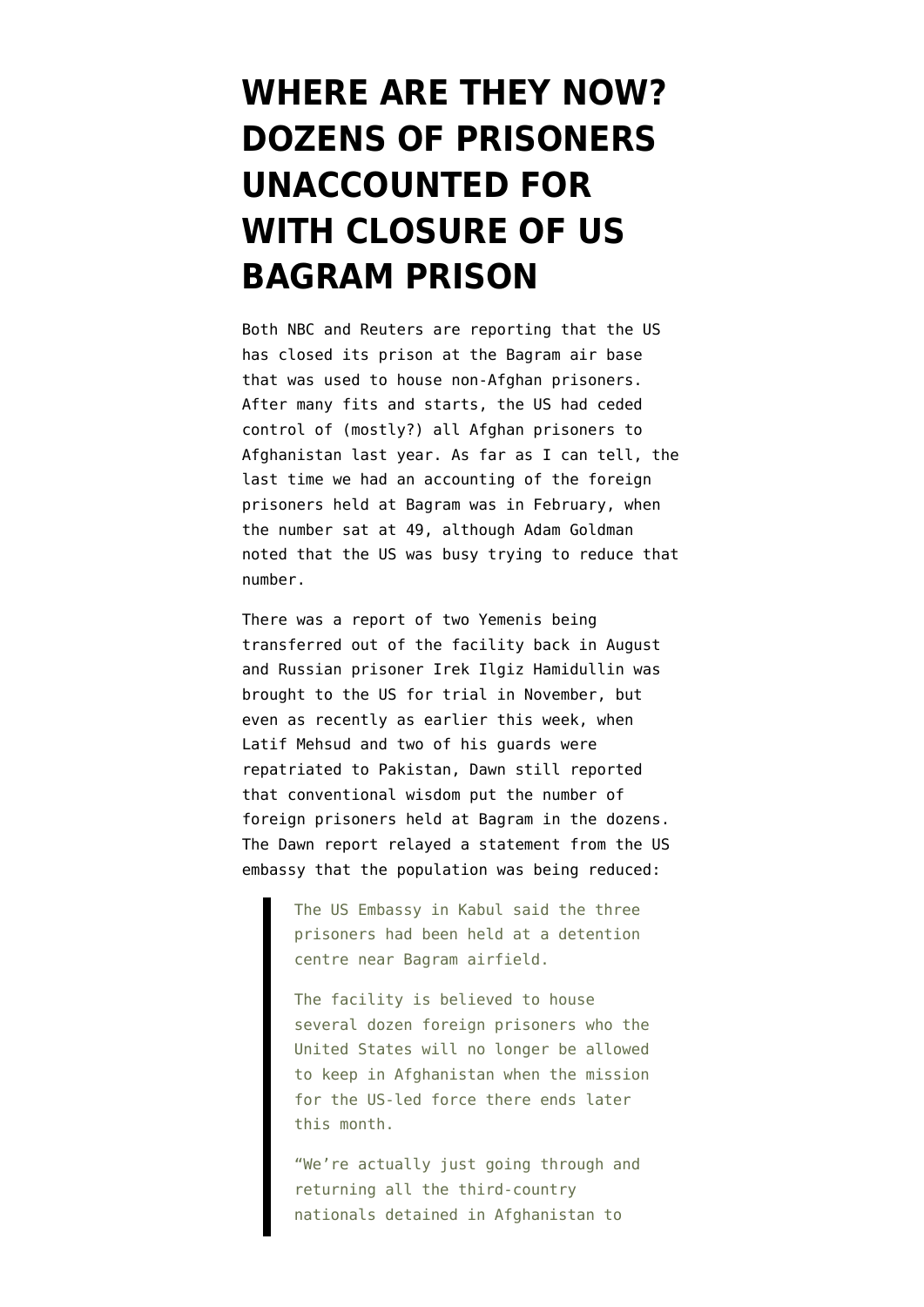resolve that issue," a US embassy spokeswoman said.

Note especially that the spokeswoman said "all the third-country nationals". That stands out because Hamidullin was not the only prisoner held at Bagram who was expected to be brought to trial. Goldman's report in February said that the "number of people being looked at for prosecution is in the single digits". Are more of these prisoners already being held in the US in preparation for the filing of charges? Are they held elsewhere? Or were they repatriated instead?

But there were also some prisoners who can't be tried but are still deemed "too dangerous to release":

> And bringing some of them to the United States for trial in a military commission, an option being considered by the Obama administration, could run into political opposition or may be stymied by a lack of court-ready evidence.

What happened to the prisoners whom the US deemed too dangerous to release but who lacked "court-ready evidence"?

The US prison at Bagram and Defense Department operated prisons throughout both Afghanistan and Iraq have a long, checkered history of lies and misdirection about facilities and their population. Further, this facility at Bagram has been [used to house prisoners who were tortured.](http://tribune.com.pk/story/805262/cia-torture-report-little-comfort-to-pakistani-detainee/) It seems likely that most of the 49 foreign prisoners known to be there in February have been repatriated without public announcements, but what about those who had been slated for indefinite detention? We now have a number of prisoners who were deemed dangerous and have disappeared in the last several months. Will their status ever be clarified? Will we be forced to concoct [more crazy theories](https://www.emptywheel.net/2014/09/09/did-afghan-and-pakistani-isis-recruits-really-expect-to-travel-length-of-iran/) on where